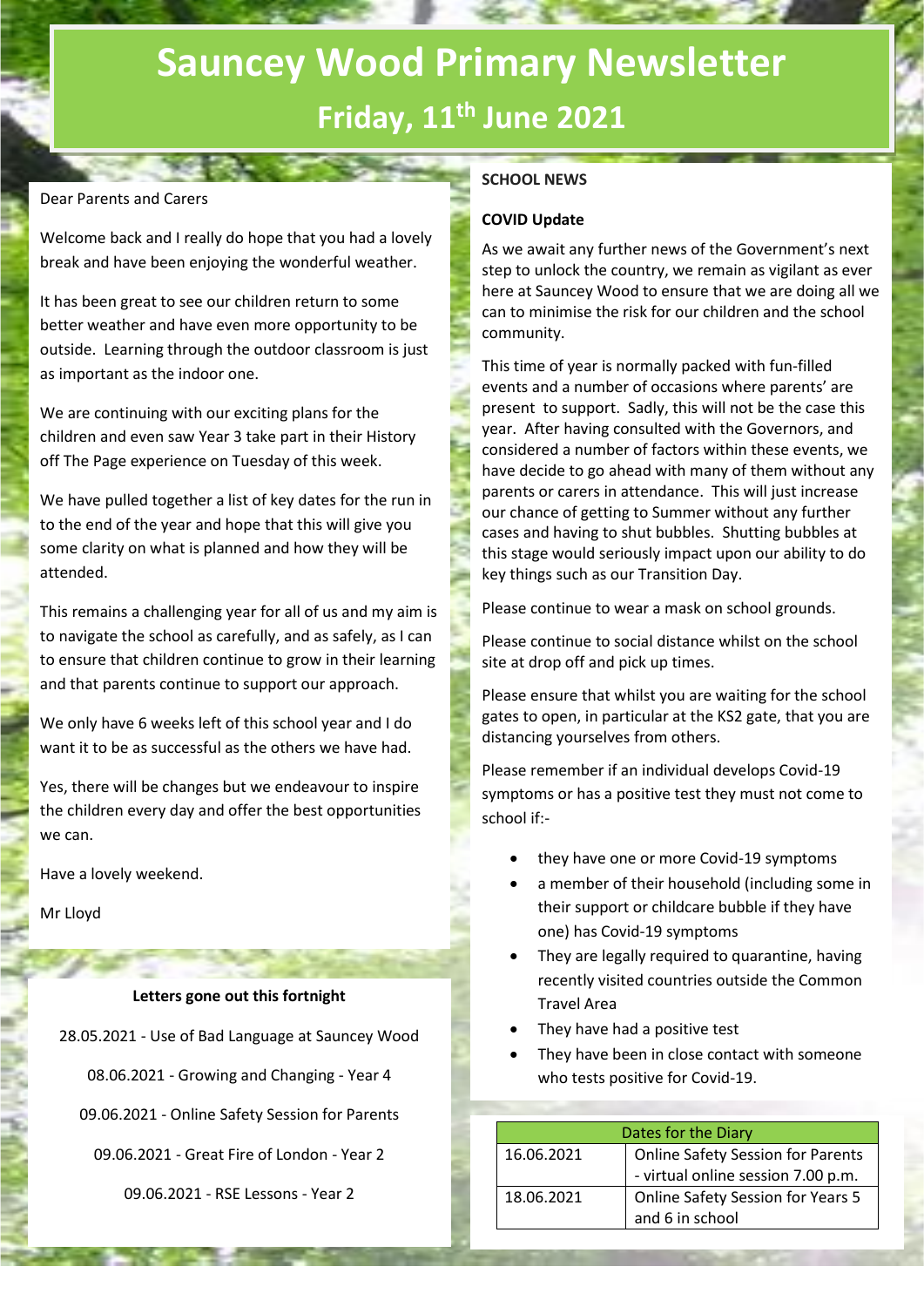#### **GOVERNOR CORNER**

We hope you had a good half term break.

We recently had a change in Staff Governor on the Board - Miss Photiades stepped down having completed her four year term, and Mrs Wiltshire has joined us. Miss Photiades made a valuable contribution to the Governing Body and we thank her very much for her time, patience and input as a staff member. We are looking forward to working with Mrs Wiltshire and thank her for taking on the role.

We are busy recruiting new Governors, and will have a vacancy for a Parent Governor from July. If you would like to help shape the future of Sauncey Wood Primary School, this could be the role for you! Everyone has something to offer and we look for people from as many backgrounds and with as wide a range of interests as possible. Training and support are provided, and this role gives you the opportunity to develop skills in strategic management, to work with the Governors and staff to improve the school, as well as to gain a sense of achievement in making a difference and helping all pupils to reach their potential. This is a voluntary role with a time commitment of approximately 5-8 hours per month during term time.

If you think you may be interested now or in the future, and would like more information or an application form, please contact us either via the school office or directly: [bpymm@saunceywood.herts.sch.uk](mailto:bpymm@saunceywood.herts.sch.uk) or [cnoakes@saunceywood.herts.sch.uk.](mailto:cnoakes@saunceywood.herts.sch.uk)

As we said in the previous Newsletter, we are also recruiting non-parent Governors, so please spread the word for both these roles - thank you!

Bridgett Pymm & Colin Noakes - Joint Chairs of Governors

**COLLEGE OF SUSSE** 

### **FRIEND'S NEWS**

#### Hi everyone

Unfortunately, due to the ongoing COVID pandemic we have cancelled this year's Colour Run. It was felt that the risk is too great to hold a big event like this at present. Keep fingers crossed for next year!

The doughnuts were a great success at the end of last half term and we hope to do this again!

We hope all those with sunflowers are growing them well! Don't forget to water them in this heat to be in with a chance of winning our summer hamper!

Keep your eyes peeled for one last hopeful fundraiser. We are hoping we can get something in before the end of term.

Clare and Gemma



FUN FACT!

The Tallest Sunflower is Over 30 Feet!

Yes, you read that right. Over 30 feet tall! Hans-Peter Schiffer in Karst, Germany, is responsible for growing this 30 foot, one-inch sunflower plant. This was confirmed by Guinness World Records on August, 28 2014. Schiffer also held this same title in 2009, 2012 and 2013.